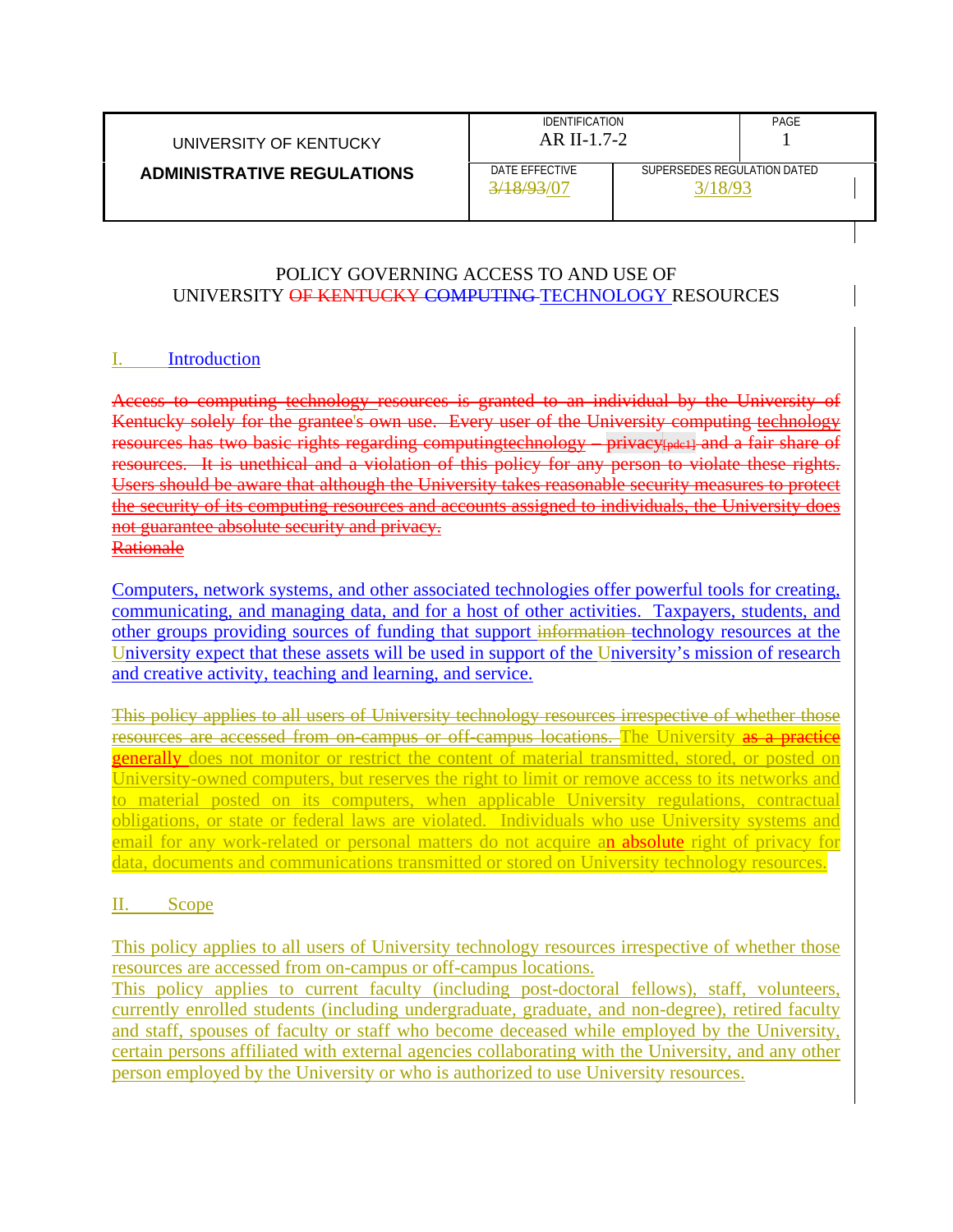## III. Technology Users' Privileges and Responsibilities

A. The University grants computing technology resources access to an individual solely for the grantee's own University mission-related use.

B. All users are expected to exercise common sense and decency, including due regard for the rights of others, with respect to the public technology resources.

C. Technology resources may not be used in a manner that violates the law, for private commercial activities that are not approved by the University, for personal private gain, or for political campaigning and similar activities that are inconsistent with the University's tax-exempt status.

D Incidental personal use is an accepted and appropriate benefit of being associated with the University's technology environment. The senior management of each administrative unit is authorized to determine the nature of incidental personal use by members of the unit. An employee's supervisor may require the employee to cease or limit any incidental personal use that hampers job performance or violates University policy.

E. Access may be limited or revoked if an individual misuses resources or violates applicable University policies or state or federal laws.

F. The University will handle misuse and abuse of information technology resources in accordance with existing University policies and procedures, or state, or federal laws. The University may also take legal action against individuals or entities involved in misuse or abuse of University information technology resources.

# IV. Confidentiality

A. In general, information stored on computers is considered confidential, whether protected by the computer operating system or not, unless the owner intentionally makes that information available to other groups or individuals. The University will assume that the computer users wish the information they store on central and campus shared computing resources to remain confidential. Requests for disclosure of confidential information will be reviewed by the senior administrator of the computer system involved. Such requests will be honored only when approved by the University officials authorized by the University, or when required by state or federal law. Except when inappropriate or impractical, computer users will receive prior notice of such disclosures.

B. Free expression of ideas is central to the academic process. The University acknowledges the importance of cherishes the diversity of values and perspectives prevalent in an academic institution, and is respectful of freedom of expression of ideas.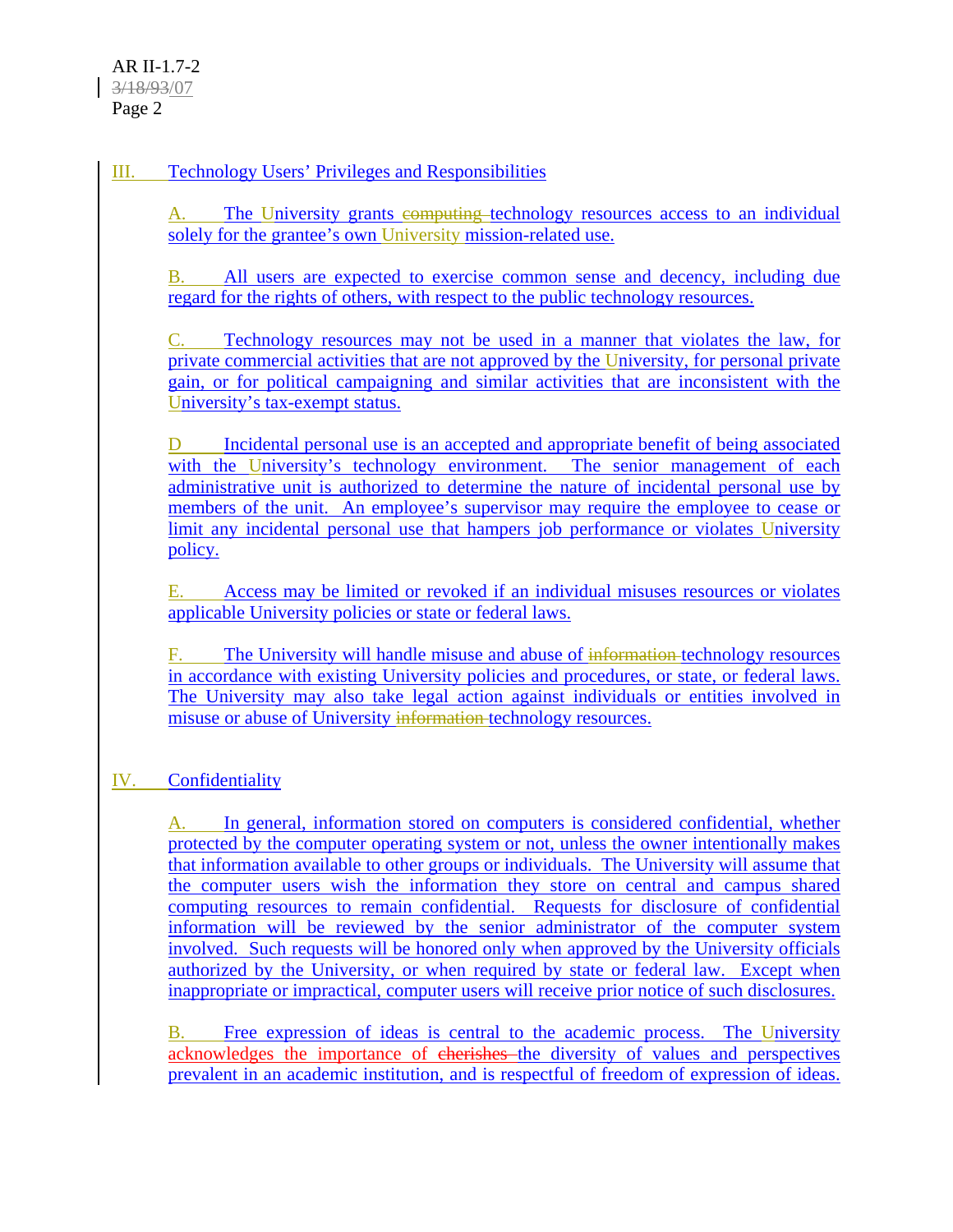The University does not condone censorship nor does it endorse the inspection of electronic files or monitoring of network activities related to individual activities.

C. However, legitimate reasons for persons other than the account holder to access computer files,  $-$ or computers, or network traffic, or to disclose data to third parties, -are: may become necessary:

1. to ensure the continued integrity, security, or effective operation of University systems;

2. to protect user or system data;

- 3. to ensure continued effective departmental or operations;
- 4. to ensure appropriate use of University systems; or
- 5. to satisfy a legal obligation; or
- 6. in health and safety emergencies.

D. In any case where it becomes necessary for persons other than the account holder to access computer files or computers or network traffic for one or more of the purposes outlined above, all reasonable attempts will be made to limit the access the related purpose and to preserve confidentiality of any personal identifiers.

## V. Security

## after consultation with Human Resources and Legal Counsel, as possible

A. Users should be aware that although the University takes reasonable security measures to protect the security of its computing resources and accounts assigned to individuals, the University does not guarantee absolute security.

B. The University will help users of its central and campus shared computing resources protect the information they store on those resources from accidental loss, tampering, or unauthorized search, or other access. In the event of inadvertent or nonmalicious actions resulting in the loss of or damage to information, the invasion of the user's identity or privacy, the University technology department will make a reasonable effort to mitigate the loss or damage.

C. The University will provide an industry-standard level of system security on University maintained systems. Users are responsible for properly safeguarding the technology under their control, specific to files associated with their computer accounts.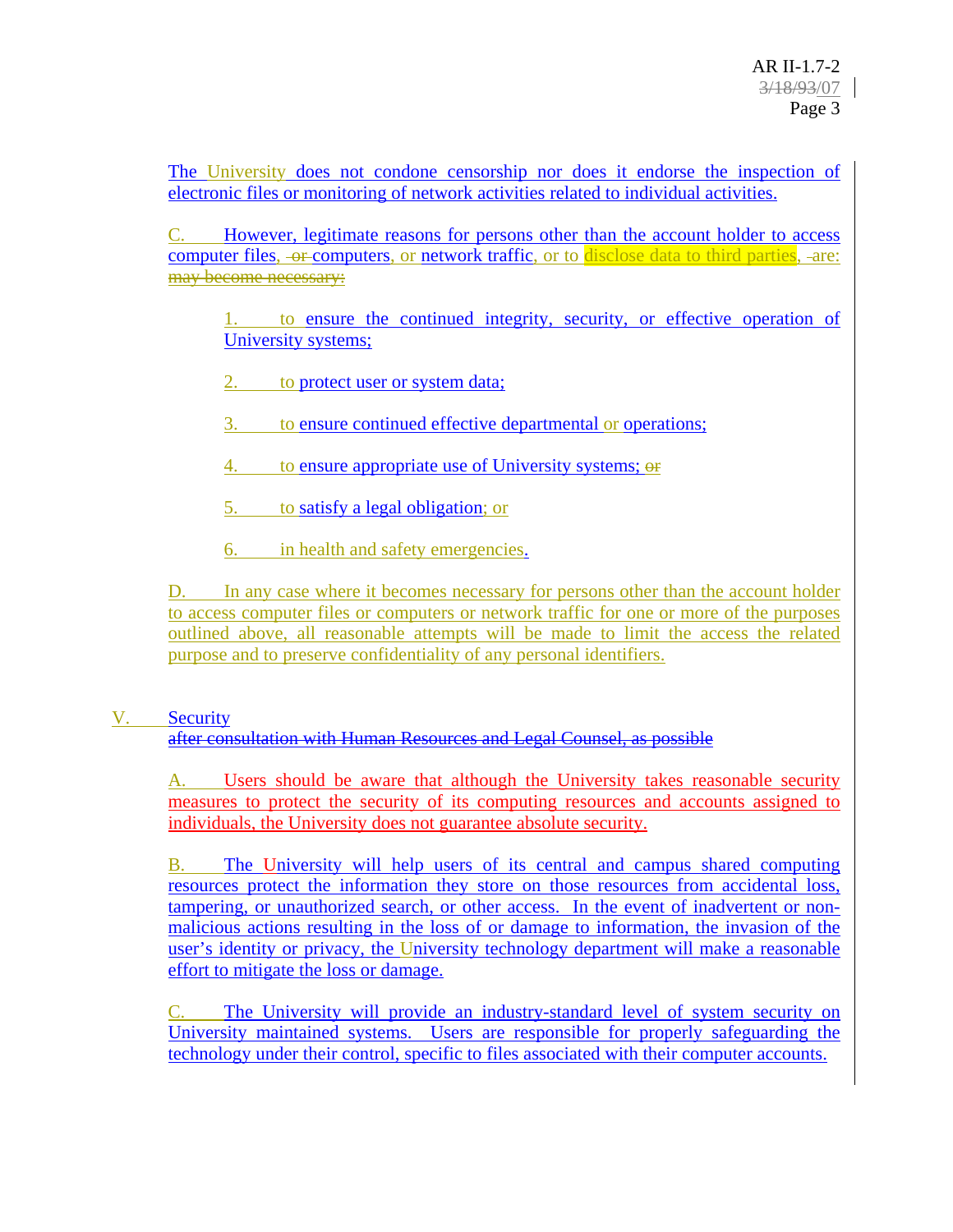D. Users may request that arrangements be made to protect information stored on such resources. These requests will be honored at the discretion of the unit that manages the resources.

VI— System Administrators Responsibilities

All users, in turn, are expected to exercise common sense and decency, including (due regard for the rights of others,) with respect to the public computing resources., thereby reflecting the spirit of community and intellectual inquiry at the University. Access is a right that may be limited or revoked if an individual misuses resources the right or violates applicable University policies or state or federal laws.UUU

U or impractical

A. Both University and departmental system administrators of computing resources are responsible for the security of information stored on those resources, for making appropriate information on security procedures available to users of those systems, and for keeping those systems free from unauthorized access. —Administrators of departmental and individual computing resources shall not implement any policy or procedure that is less restrictive than University requirements.

B. University or departmental system administrators are prohibited from removing any information from individual accounts unless the University system administrator finds that:

1. The presence of the information involves illegality (e.g. copyrighted material, software used in violation of a license agreement, or child pornography).

The information in some way endangers computing resources or the information of other users (e.g. a computer worm, virus, or other destructive program).

The information is inappropriate, because it is unrelated to or is inconsistent with the mission of the University, in violation of University policy, involves the use of obscene, bigoted, or abusive material on university resources, or is otherwise not in compliance with the legal and ethical usage responsibilities listed in the Fair Uuse policy (including space hogs???).

C. the relevant administrative process appropriate to the status of the user (i.e., staff, faculty, student)Departmental system administrators (or University system administrators) may access or permit access to the resources described above, if he or she:

1. Has written (verifiable email or paper) permission from the individual to whom the account or device or communication has been assigned or attributed; or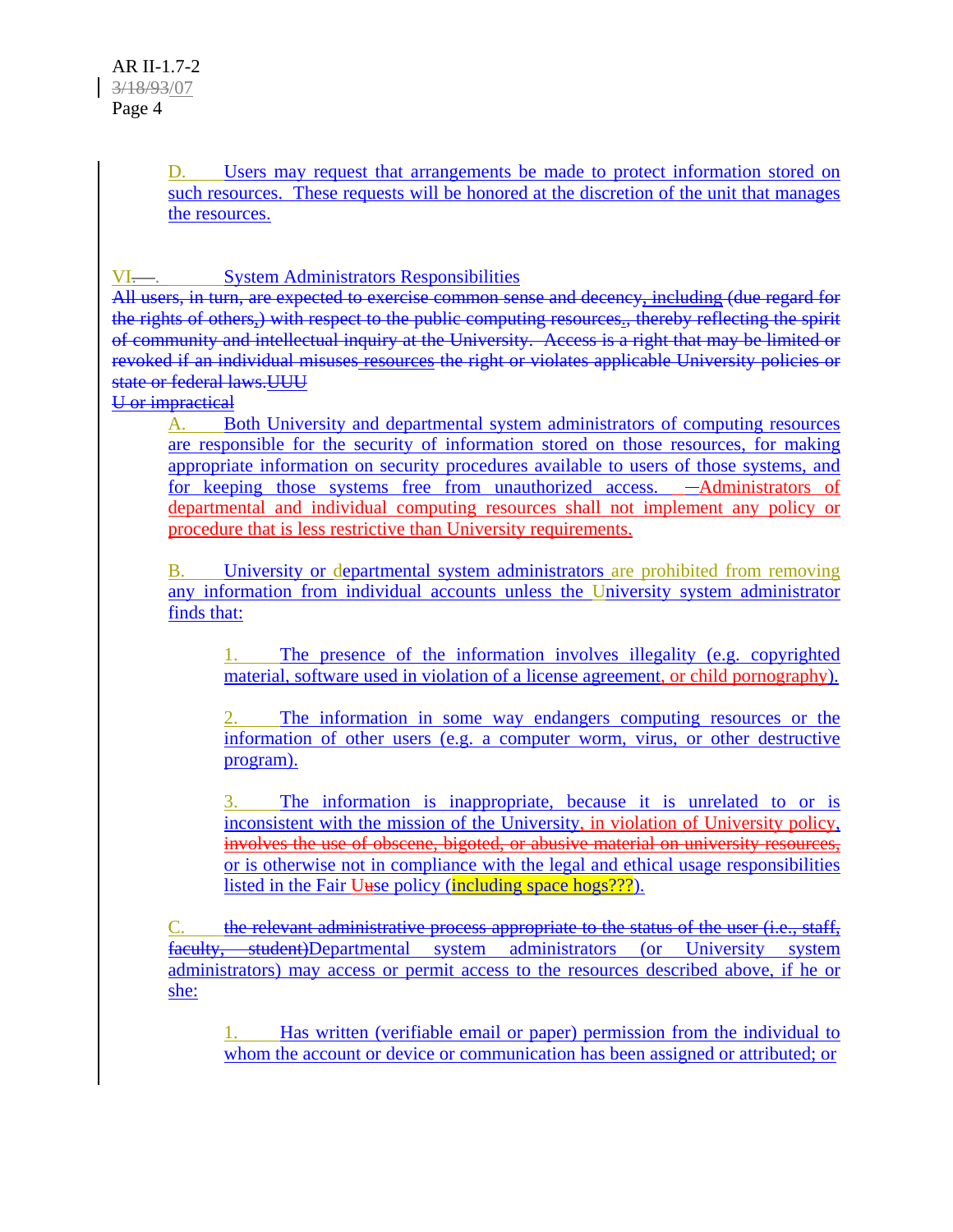- 2. In an emergency situation, has a reasonable belief that a process active Iin the account or on the device is causing or will cause significant system or network degradation, or could cause loss/damage to system or other users data; or
- Receives a written authorization from the appropriate executive vice president or Provost, for situations where there is reasonable belief that the individual to whom the account or device is assigned or owned has perpetrated or is involved in violations of university policy using the accounts or device in question; or 3. Receives a written request from the senior executive officer of a department to access the account of a staff or faculty member who is deceased, terminated, or is otherwise incapacitated or unavailable for the purposes of retrieving material critical to the operation of the department.;

D. University system administrators may access or permit access to the resources described above, if he or she:

Receives a legal order and/or subsequent direction from University Counsel; or

Receives a written authorization from the appropriate executive vice president or Provost, for situations where there is reasonable belief that the individual to whom the account or device is assigned or owned has perpetrated or is involved in violations of university policy using the accounts or device in question; $\div$  or or

3. Receives a written request from the Dean of Students, for situations where there is a reasonable belief that a student to whom the account or device is assigned or owned has perpetrated or is involved in illegal activities, or is in violations of University policy using the accounts or device in question.

## VII. Appeals

Users who wish to appeal such removal of information may do so through the relevant administrative process appropriate to the status of the user (i.e., staff, faculty, student).

VIII. - Misuse and Abuse of Information-Technology Resources

A. In the event that University officials are notified of alleged misconduct or illegal activity on the part of a member of the University community, after consultation with Human Resources and Legal Counsel, contents of an individual's e-mail, other computer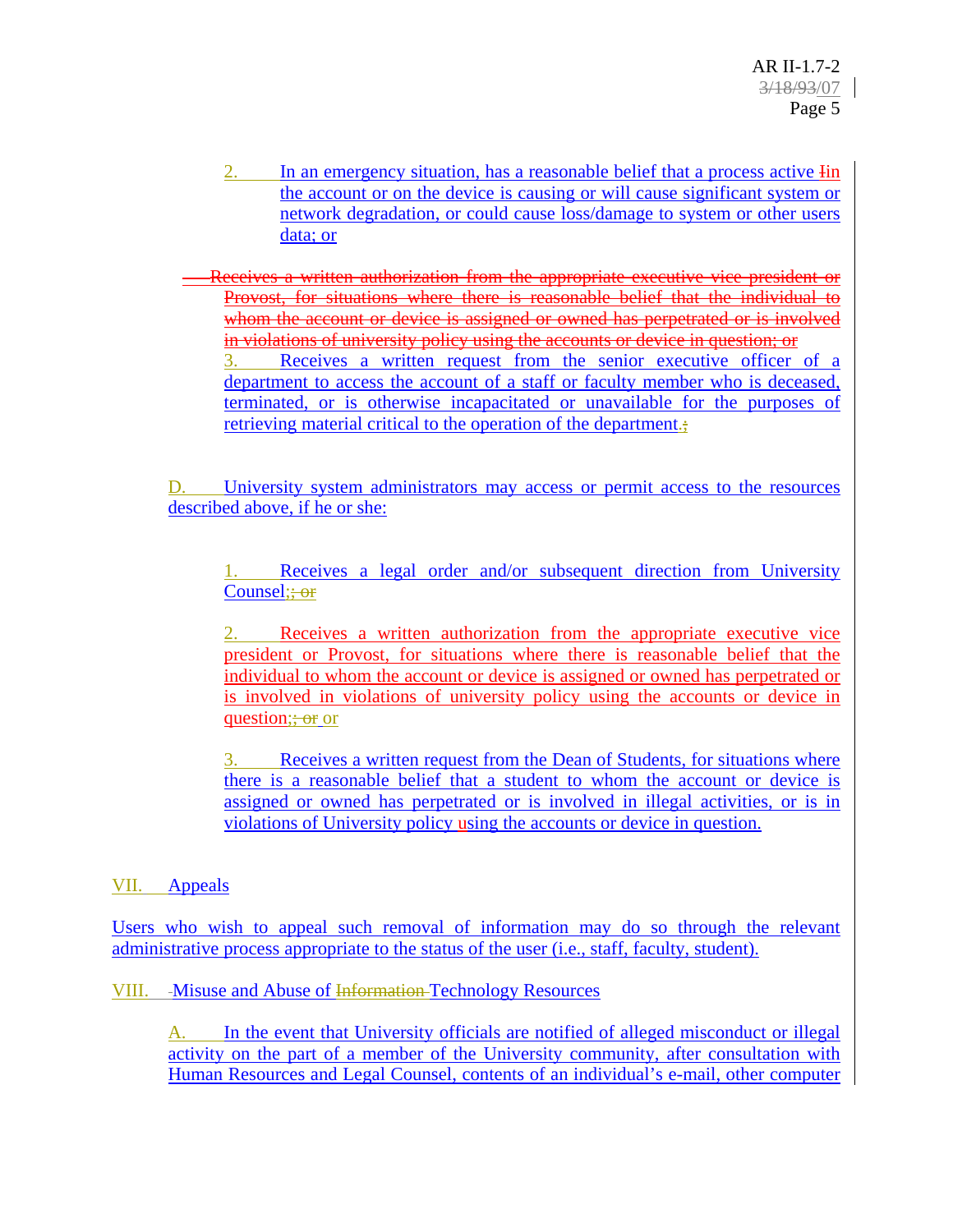accounts, office computer, or network traffic may be copied and stored to prevent the destruction and loss of information, pending formal review of that material.

B. Except when inappropriate or impractical, efforts will be made to notify the involved individual prior to accessing the computer account or device, or before observing network traffic attributed to them. Where prior notification is not appropriate or possible, efforts will be made to notify the involved individual as soon as possible after the access.

C. (note: KRS 61.878 is lengthy (4 pages) and complex to apply. Federal Laws also apply to certain "public" records. Suggest a general statement without trying to provide a list inclusively.) Suggestion: The Kentucky Open Records Act State law requires that public records be made available to any citizen who requests them, subject to specific state or federal exemptions (e.g. KRS 61.878 and FERPA).

Suggest deleting: Exceptions are made for (records confidentially disclosed to an agency and compiled and maintained for scientific research,) concerning research conducted under the auspices of an institution of higher education; examinations and student scores (not from within 61.878, but could be from an OAG Opinion?; interuniversity or interagency advisory or deliberative material communicated for the purpose of decision making; diaries, journals, or other personal notes serving as the functional equivalent of a diary or journal; administrative or technical information that would jeopardize a recordkeeping or security system; and computer software owned by the University or entrusted to it.

D. Stored computer information, voice and data network communications, and personal computers may not be accessed by someone other than the person to whom the computer account in which the information has been stored is assigned, or from whom the communication originated, or to whom the device has been assigned, outside of the provision of the policy. This policy covers:

1. Data and other files, including electronic mail and voice mail, stored in individual computer accounts on University-owned centrally-maintained systems;

Data and other files, including electronic mail and voice mail, stored in individual computer accounts on systems managed by the university on behalf of affiliated organizations;

Data and other files, including electronic mail or voice mail, stored on personally-owned devices on University property (e.g., residence hall rooms);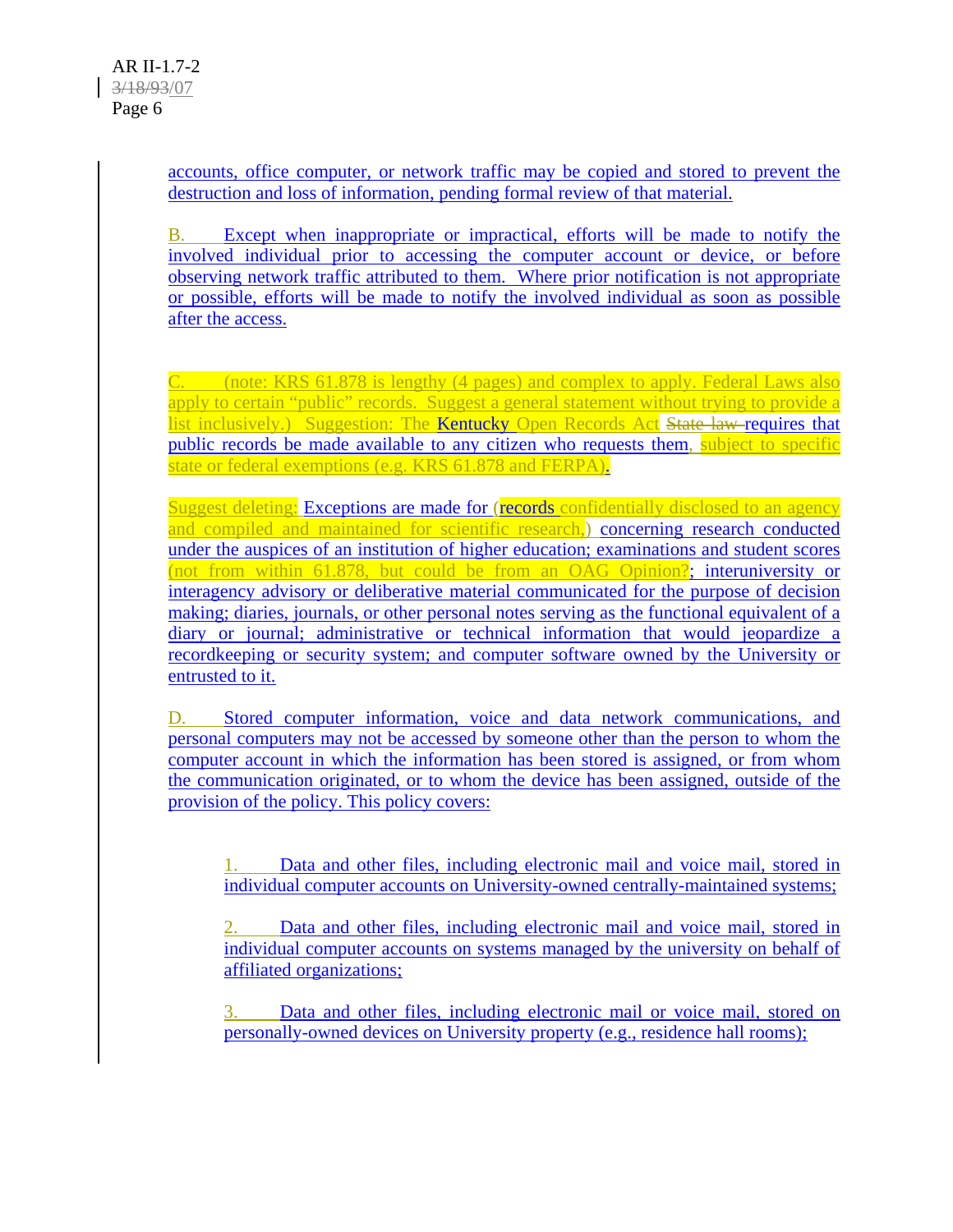Data and other files, including electronic mail or voice mail stored on University-owned computers assigned to a specific individual for their use in support of job functions; and,

Telecommunications (voice or data) traffic from, to, or between any devices described above.

IX.  $\overline{I}$  Principles Governing Use of Computing Technology Resources

A. User access is granted to an individual and may shall not be transferred to or shared with another without explicit written authorization by the Vice President for Information SystemsTechnology, a designee, or the appropriate system administrator.

B. User access to computing technology resources is contingent upon prudent and responsible use-including following appropriate security measures.

C. The user mayshall not use computingtechnology resources for any illegal or unauthorized act; in particular, the user mayshall not use computing technology resources to violate any state or federal laws or any of the regulations specified in the Governing Regulations and Administrative Regulations, the Student Rights and Responsibilities handbook (Code of Student Conduct), the Rules of the University Senate, the Faculty Code, the University System Faculty Handbook, or the Staff Handbook.

D. The user mayshall not use computing technology resources for any commercial purpose without prior written authorization from the Vice President for Information **SystemsTechnology, or a designee.<del>, or the appropriate</del> pdc2] system administrator.** 

E. ComputingTechnology resources mustshall be shared among users in an equitable manner. The user mayshall not participate in any behavior that unreasonably interferes with the fair use of computing technology resources by another.

F. Technology resource users can facilitate computing in the University environment in many ways, including:

Regular deletion of unneeded files from one's accounts on central or shared machines.

2. Refraining from overuse of connect time, information storage space, printing facilities, or processing capacity,

3. Refraining from overuse of interactive network capacity.

X. Violations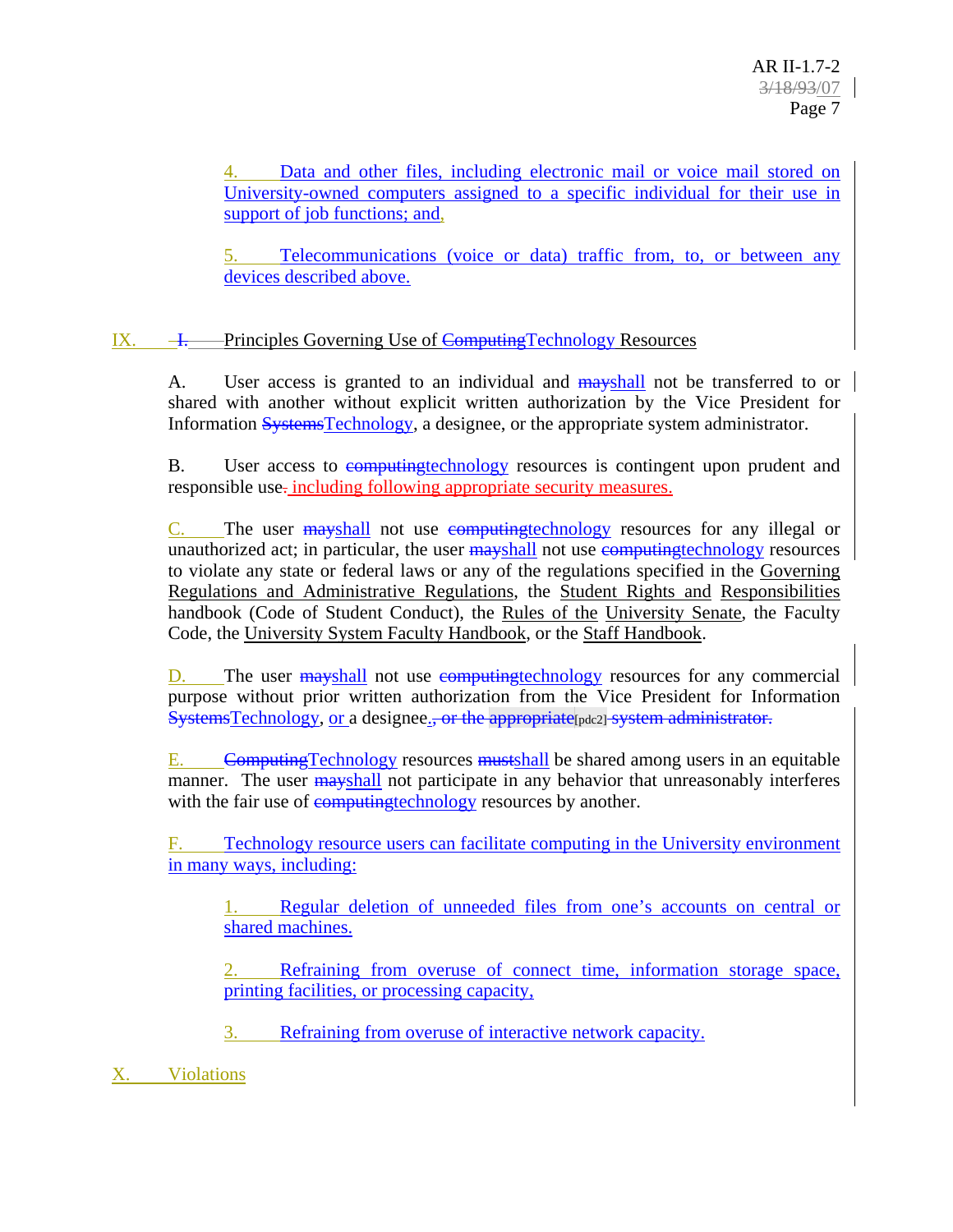#### A.II. Some Examples of Violations

Violations of these principles or any attempt to violate these principles constitutes misuse. Violations include, but are not limited to:

1. A. Sharing passwords or acquiring another's password without prior written authorization from University ComputingTechnology Services or the appropriate system administrator.

2.  $\overline{B}$ . Unauthorized accessing, using, copying, modifying, or deleting of files, data, userids, access rights, usage records, or disk space allocations.

 $\overline{C}$ . Accessing resources for purposes other than those for which the access was originally issued, including inappropriate use of authority or special privileges.

 $\overline{\mathcal{D}}$ . Copying or capturing licensed software for use on a system or by an individual for which the software is not authorized or licensed.

5.  $\overline{E}$ . Use of computing technology resources for remote activities that are unauthorized at the remote site.

6.  $\overline{F}$ . Causing computer failure through an intentional attempt to "crash" the system," or through the intentional introduction of a program that is intended to subvert a system, such as a worm, virus, Trojan horse, or one that creates a trap door.

7.  $\overline{-G}$ . Intentional obscuring or forging of the date, time, physical source, logical source, or other header information of a message or transaction.

8. **H.** Interception of transmitted information without prior written authorization from University ComputingTechnology Services or the appropriate system administrator.

 $\overline{a}$ . Failure to protect one's account from unauthorized use (e.g., leaving one's terminal publicly logged on but unattended).

**1.** Violation of priorities for use of computing technology resources as established by an individual facility within the UKUniversity system.

11. Excessive use of university technology resources, especially when it impedes the mission-related activities of other users, or adversely affects system availability or performance.

B. **III.** Response to Violations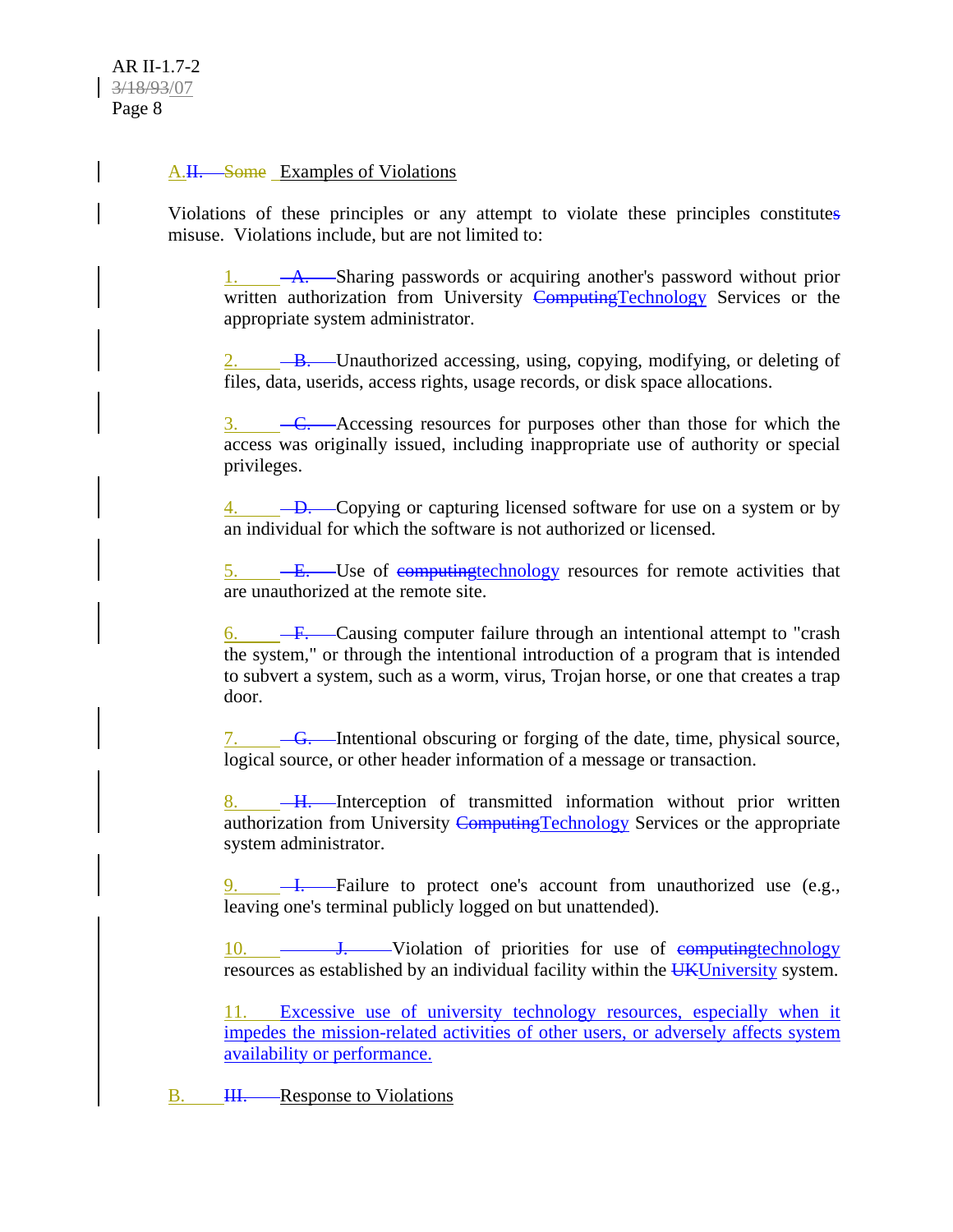Violation of this policy willshall result in action by the appropriate University office or agency. Violations of KRS 434.840 (Kentucky statutes dealing with unlawful access or use of a computer) mayshall be referred to the Commonwealth Attorney or the police for investigation and/or prosecution. Similarly, violations of 18 U.S.C. Sec.1030 (Federal laws dealing with unlawful access or use of a computer) may shall be referred to the Federal Bureau of Investigation.

#### C. **IV.** University Sanctions

University sanctions are imposed by the appropriate University authority and may include, but are not limited to, limitation or revocation of access rights and/or reimbursement to the University for the computing technology and personnel charges incurred in detecting and proving the violation of these rules, as well as from the violation itself. Reimbursement may include compensation for staff work time related to the violation and for archiving information related to the incident. Disciplinary actions as defined in the studentCode of Student Conduct, Human Resources Policy and Procedures, and Administrative and Governing Regulations, and University Senate Rules faculty, and staff handbooks may also include any combination of disciplinary action, or civil or criminal liability. [pdc3] The usual rights and privileges of appeal apply.

#### D. V. Investigation and Review of Charges

1. When the Vice President for Information SystemsTechnology, a designee, or the appropriate university system administrator has reason to believed that a violation may have occurred, he or she may initiate an investigation and  $\sqrt{q}$ suspend computing technology privileges for the individual(s) involved, pending further investigation.

2. If significant University sanctions are imposed, such action, together with an explanation of the causal events, shall be reported by the Vice President or the appropriate system administrator to the Dean of Students' Office, in case of students; or to the Provost or appropriate Chancellor's or Vice President's officeProvost or Eexecutive vVice pPresident's' offices, for all others.

3. In cases where a user's computingtechnology privileges are limited or revoked, a user should may request a review of the action. The review shall be conducted by University ComputingTechnology Services according to established p-procedures.

established by University Computing Services before appealing through other University channels.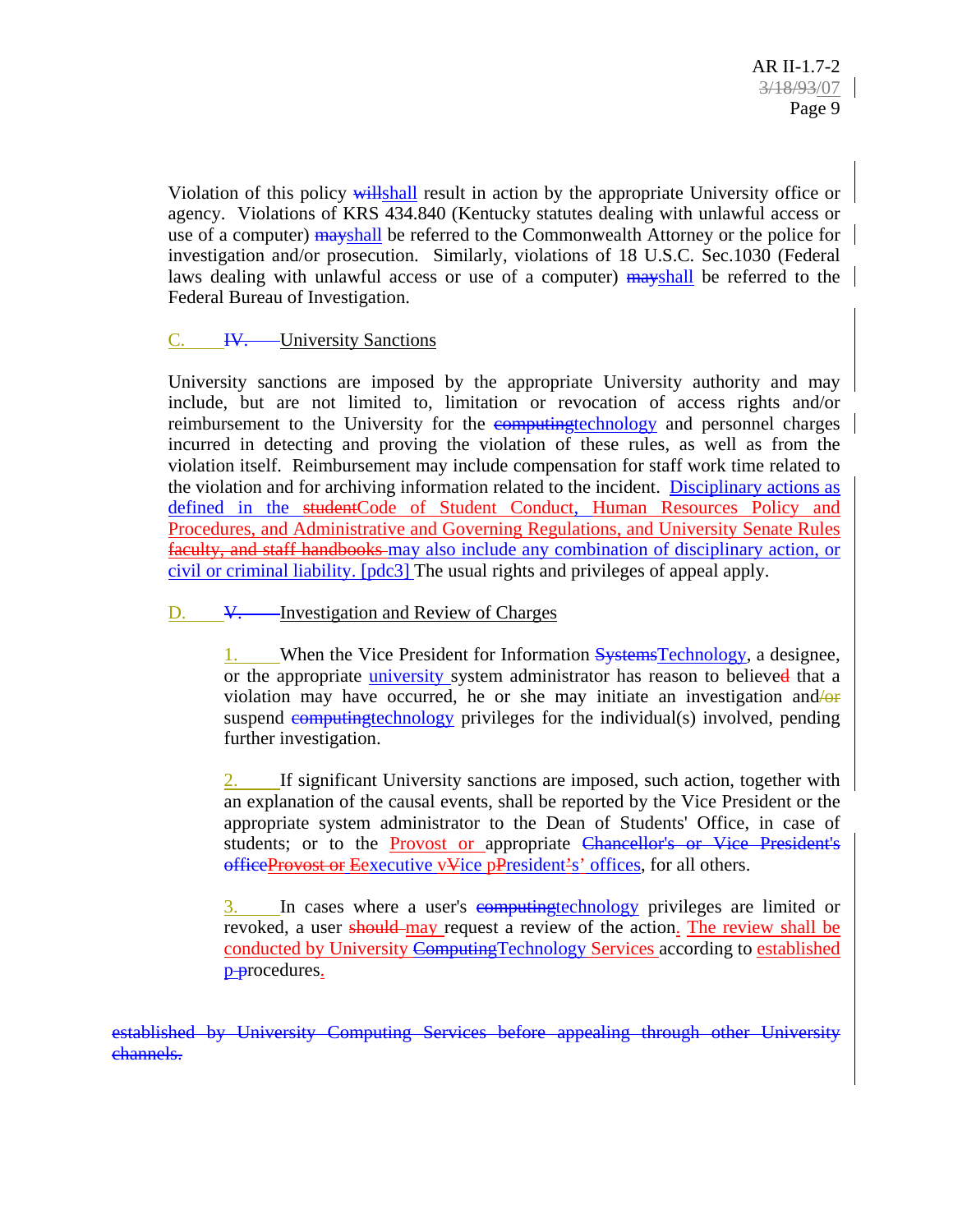AR II-1.7-2 3/18/93/07 Page 10

 $\begin{array}{c} \hline \end{array}$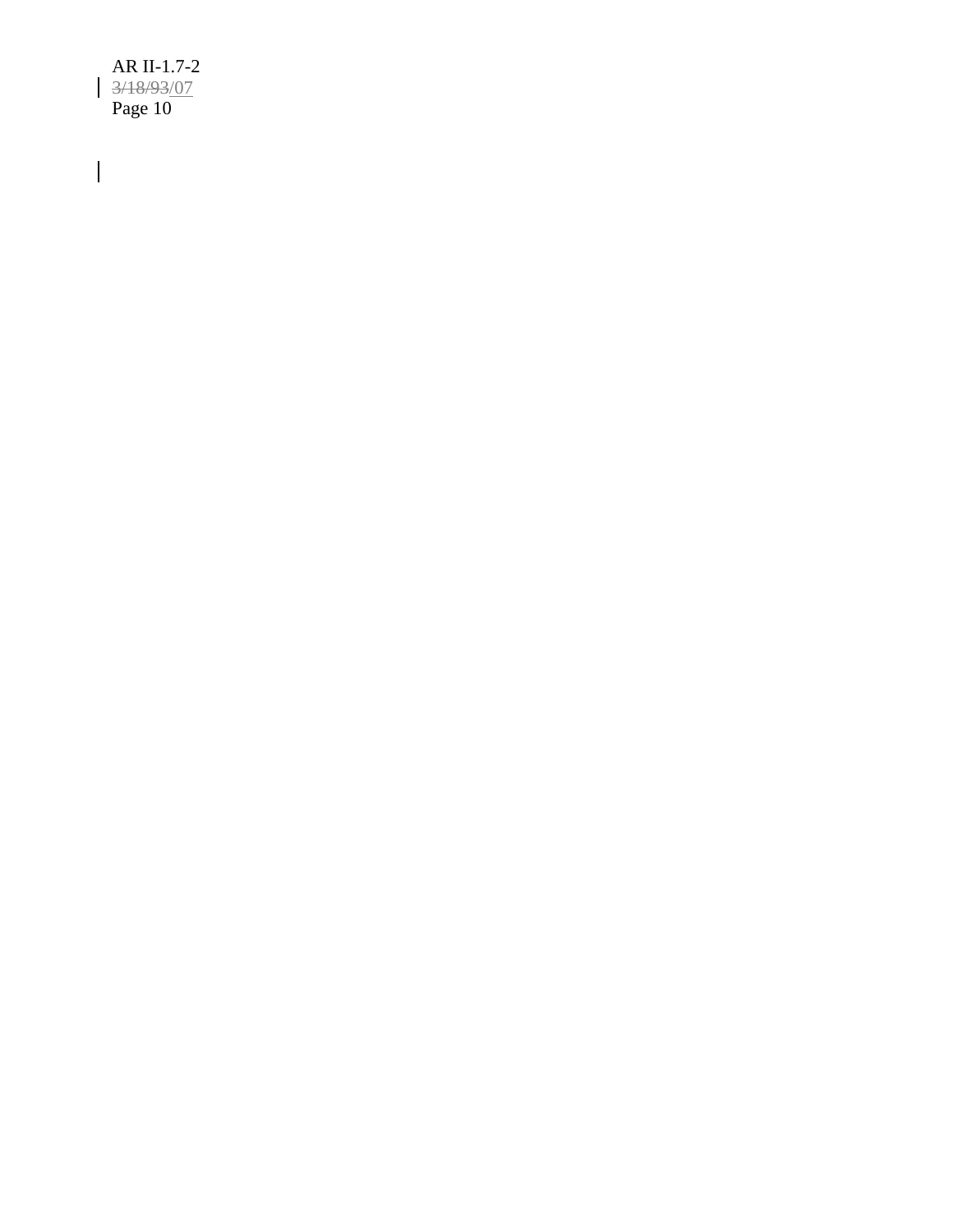# GLOSSARY

Access right: permission to use a\_<del>UKUniversity computing</del>technology resources according to appropriate limitations, controls, and guidelines.

Central and campus shared systems(?)

Commercial purpose: a goal or end involving the buying and/or selling of goods or services for the purpose of making a profit.

Computing Technology resource: any computing or hetwork equipment, facility, data, or service made available to users by the University of Kentucky.

Data: a representation of facts, concepts, or instructions suitable for communication, interpretation, or processing by human or automatic means.

Disk space allocation: the amount of disk storage space assigned to a particular user by University Computing Technology Services or the appropriate system administrator.

Eligible access: Persons having the following affiliations with the University are eligible to access and use Uuniversity information technology resources:

(1) Current faculty academic appointees and staff, including post-doctoral fellows;,

(2) Currently enrolled students (including undergraduate, graduate, and non-degree students);

(3) Retired academic appointeesfaculty and staff:

(4) Spouses of faculty or staff who become deceased while employed by the University:-

(5) Certain persons affiliated with external agencies collaborating with the University; and,

(6) Any other person employed by the University or authorized to use University resources.

For groups 3, 4 and 5 access is generally limited to electronic mail. If resources become constrained, this practice will be reviewed and may be restricted or eliminated in favor allocating required resources to uses by active faculty, students, and staff. Unless eligible though another affiliation, alumni of the University are not eligible to access and use university information technology resources

Fair use: use of computing technology resources in accordance with this policy and with the rules of an individual UKUniversity facility; use of computing technology resources so as not to unreasonably interfere with the use of the same resources by others.

File: a collection of data treated as a unit.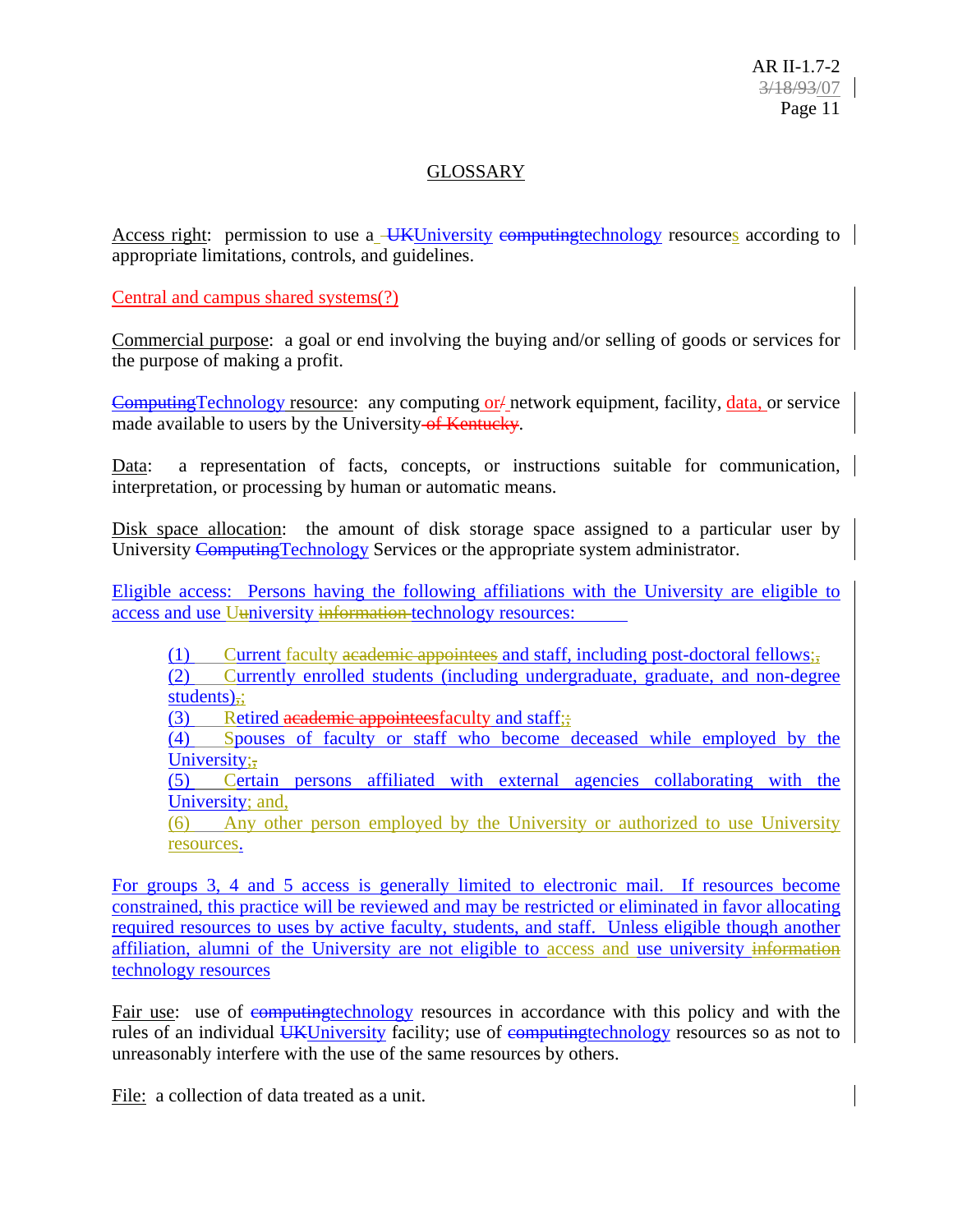Incidental personal use: is the use of information-technology resources by members of the University community of support of activities that do not related to their university employment or studies or to other activities involving and approved by the university. Examples include use of email to send personal messages to friends, family, or colleagues, including messages relating to one-time minimal sales or purchase transactions, and occasional use of the web to gain information about personal interests. If personal use adversely affects or conflicts with university operations or activities, the user will be asked to cease those activities. All direct costs (for example, printer or copier paper and other supplies) attributed to personal incidental use shall be assumed by the user.

Information Technology Resources: information technology devices (personal computers, printers, servers, networking devices, etc.) involved in the processing, storage, and transmission of information.

Inappropriate use of authority or special privilege: use of one's access right(s) or position of authority in a manner that violates the rules for use of those privileges as specified by the Vice President for Information SystemsTechnology, a designee, or the appropriate system administrator.

Non-mission-related activities: If the user's senior management or academic sponsor determines that the excessive use does not serve the mission of the University, the user will be notified to cease the activity.

Password: a string of characters that a user **mustshall** supply to meet security requirements before gaining access to a particular computing technology resource.

Prudent and responsible use: use of computing information technology resources in a manner that promotes the efficient use and security of one's own access right(s), the access rights of other users, and UKUniversity computingtechnology resources.

Remote activity: any computing technology action or behavior that accesses remote site facilities via a UKUniversity computing information technology resource.

Remote site: any computing enformation technology/network equipment, facility or service not part of, but connected with, UKUniversity computing technology resources via a communications network.

System administrator: any individual authorized by the Vice President for Information SystemsTechnology, the Provost or appropriate Chancellor or executive vice president-Vice **President**, or a designee to administer a particular computing technology hardware system and/or its system software.

Transmission: the transfer of a signal, message, or other form of intelligence from one location to another.